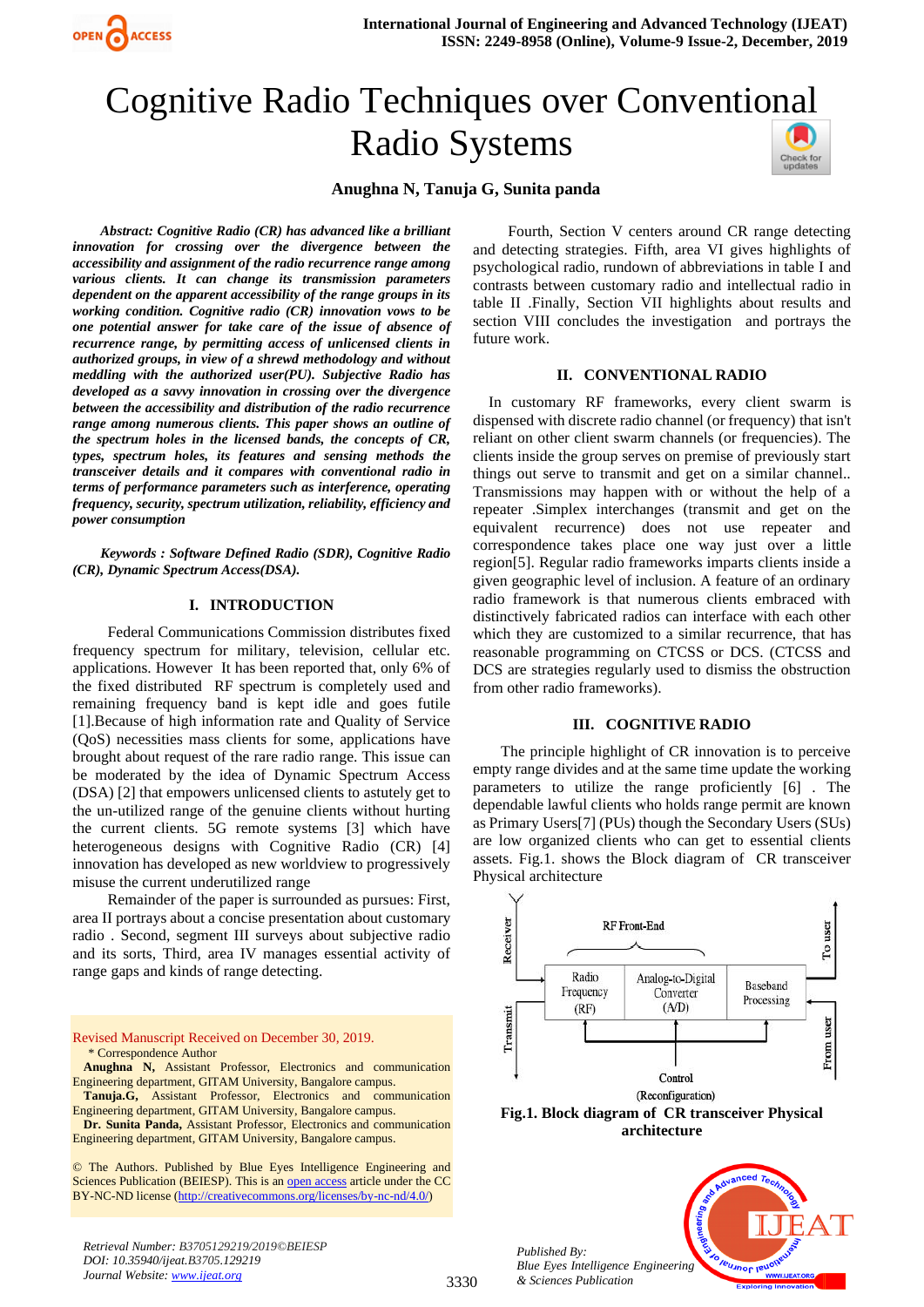Intellectual Radio has explicit wideband detecting property by means of the RF front end that utilizes recurrence. The wideband RF front end gets authorized sign of shifting data transmission, control levels from different areas [8]. Subsequently, after stringent detecting instrument and adjustment as per got signals, SU correspondence is empowered.

#### **A. Software Defined Radio**

Software Defined Radio(SDR) is a radio correspondence framework which was created by Joseph Mitola in mid 90's.Initial operational SDR called as 'speakeasy' progressed by the United states Navy between 1991and 95.Priorly in gadgets, remote correspondence circuits, reusable and particular programming procedures was utilized in which equipment usage (amplifiers, mixers, modulators and demodulators, detectors and so forth.,) are supplanted by methods for programming execution on a PC or inserted framework. SDR's commonly looks like black box at the end of the day the radio view is a little bit of equipment with less number of a reception apparatus ports and information ports and that incorporates LED [9]. SDR application have a range show which gives a constant perspective on broad swath of the radio dial. With the range show examine the approaching and active sign without really being fixed on them range shows are really a visual portrayal of what is showing on the radio

#### **B. Spectrum sensing cognitive radio**

This type of radio distinguishes directs in the radio recurrence range. Range detecting is progressively turning out to be significant as a result of its tremendous number of utilizations. It uses the range productively and distinguishes adequately different transmissions that recognizes what they are and illuminate focal preparing unit with in the spectrum sensing cognitive radio for the necessary activity.

## **IV. A. SPECTRUM HOLES**

These are the short lived conceivable outcomes in the approved range. It can be feasibly used by the Cognitive Radio customers. There can be "white space" for example worldly range gaps wherein authorized client isn't utilizing the range saved to it right then and there, along these lines, SUs can get the chance to get to the range of PUs or the "dim space" for example spatial range openings though PUs work just in saved band while the SUs can transmit all the while outside the inclusion region of PUs without upsetting PUs administrations [10] Fig.2. picturizes the transient and spatial range openings.



**Fig.2. (a) View of Temporal Spectrum Holes**



**Fig.2. (b) View of Spatial Spectrum Holes**

For computerized TV in Japan despite the fact that in the UHF band, 13-52ch are allotted however just 13-15ch and 17-20ch are utilized at certain area while remaining channels stay unused. Accordingly, TV void areas could be utilized for Wireless Local Area Network (WLAN) administration.

#### **Types of spectrum sensing.**

1. Non-cooperative spectrum sensing: - This sort of range detecting follows up on its own. It can identify and arrange the information which is now stacked with it.

2. Cooperative spectrum sensing:-This sort of range detecting is taken care of by the quantity of various radios in a subjective radio system. The focal station will change the general subjective radio system according to the got reports from the various radios[11].

## **V. BASICS OF CR SPECTRUM SENSING**

- 1. Continous spectrum sensing--Typically CR system senses continuously the spectrum to occupy and utilise it on a non-interference basis to the primary user.
- 2. Monitor for alternative empty spectrum--The cognitive radio switches to alternative spectrum if the primary user occupies the spectrum which is already being used .
- 3. Monitor type of transmission--The type of transmission utilized by the primary user should be known to cognitive radio system so that interference and false transmissions should be ignored.

## CR spectrum sensing methods:

1. Spectrum sensing Bandwidth- The first issue related to spectrum sensing bandwidth is to check the number of channels on which system senses the channels and identifies whether it is occupied ,simultaneously the system checks for the alternative channels that can be used further.

2. Transmission type sensing- The system should identify the type of transmission of a primary user and must also identify transmissions of other units in the same system. It should also check for the fake signal transmissions[12].

3. Spectrum sensing accuracy- The sensing mechanism should perform in such a way that it detects signal level accurately in the presence of false alarms.



*Published By:*

*& Sciences Publication*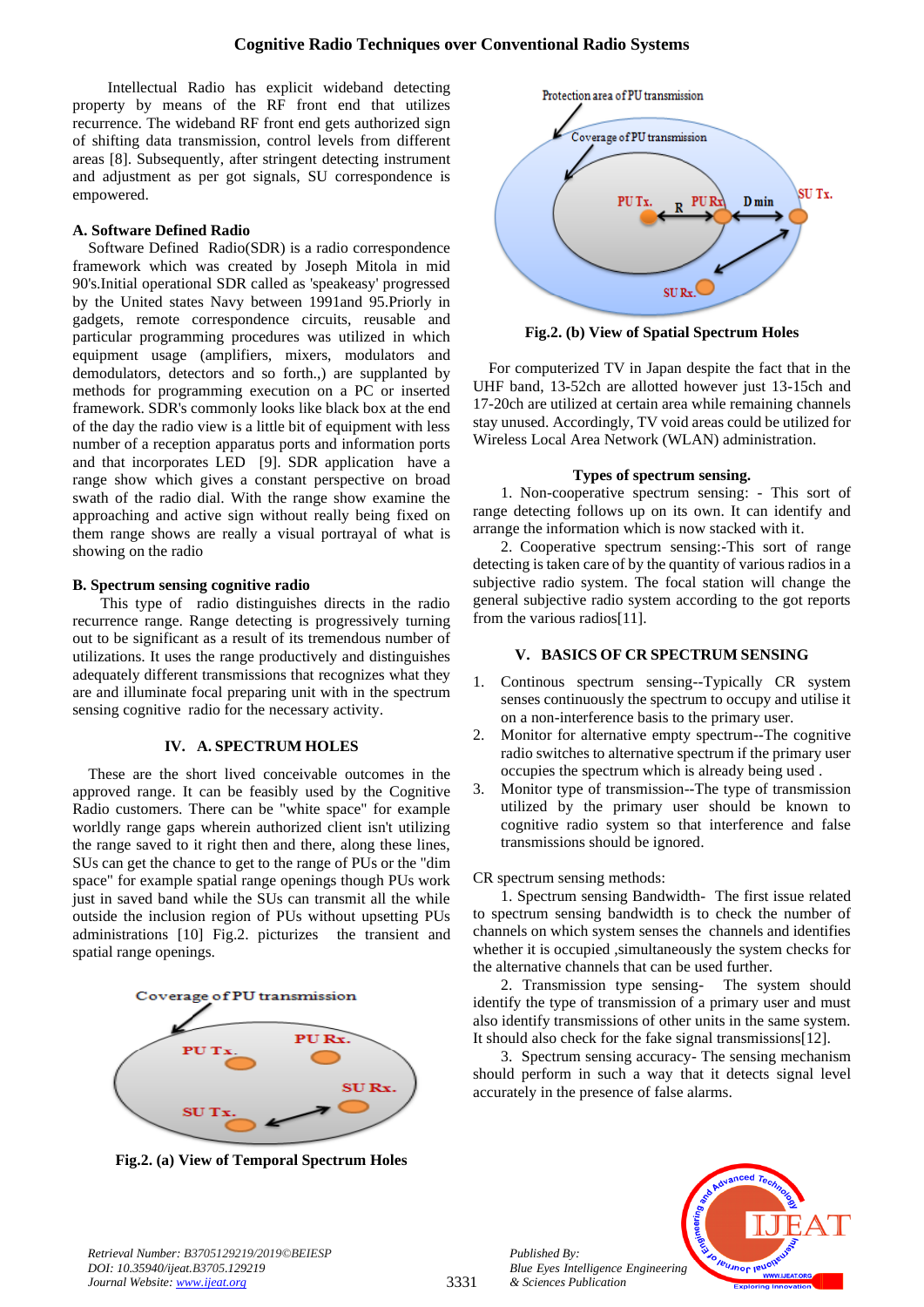

# **VI. COGNITIVE RADIO AND ITS FEATURES**

Cognition signifies collecting data through detecting and encounters. The Cognitive Radio concept was reached out by Joseph Mitola III at Royal Institute of Stockholm; Sweden in 1999. CR is a flexible, intelligent radio remote correspondence innovation in which a handset identifies consequently the correspondence channels which are sit or occupied for example "spectrum holes" changes dependent on the present transmitting parameters in its condition immediately gets to the unfilled channels while keeping away from the bustling ones to withstand numerous clients[13]. Fig.3. shows the CR clients acquiring the range by DSA technique.



**Fig.3. shows the CR clients acquiring the range by DSA technique**

Properties of Cognitive Radio include:

1) Cognitive Capability: Potential of the radio to accumulate data about its condition. It includes the cycle of Spectrum Sensing, Spectrum Analysis and Spectrum Decision[14].

2) Re-configurability: Capability to program the CR empowering a unique recurrence determination, transmission control, data transfer capacity, tweak modification according to range conditions to improve the Quality of Service (QoS)[15].

**Table -I : List of Acronyms**

| 1 apre -1 : List of Act on , ms |                                         |  |
|---------------------------------|-----------------------------------------|--|
| <b>Acronym</b>                  | <b>Full form</b>                        |  |
| <b>FCC</b>                      | <b>Federal Communication Commission</b> |  |
| 3GPP                            | Third Generation Partnership Project    |  |
| 5G                              | <b>Fifth Generation</b>                 |  |
| PU                              | Primary User                            |  |
| SU                              | Secondary User                          |  |
| <b>CR</b>                       | Cognitive Radio                         |  |
| DSA                             | Dynamic Spectrum Access                 |  |
| <b>SDR</b>                      | Software Defined Radio                  |  |
| <b>WLAN</b>                     | Wireless Local Area Network             |  |
| <b>CTCSS</b>                    | Continuous Tone-Coded Squelch System    |  |
| <b>DCS</b>                      | Digital Coded Squelch                   |  |
| QoS                             | <b>Quality of Service</b>               |  |

**Table--II: Differences between conventional and cognitive radio**

|                                          | cognitive rauno                                   |                                                                                                                                       |
|------------------------------------------|---------------------------------------------------|---------------------------------------------------------------------------------------------------------------------------------------|
| <b>Parameter</b>                         | <b>Conventional Radio</b>                         | <b>Cognitive Radio</b>                                                                                                                |
| Radio<br>channels                        | Limited                                           | Variable                                                                                                                              |
| Interference                             | It is more when signal<br>strength is low         | Based on spectrum<br>sensing                                                                                                          |
| Operating<br>Frequency                   | $<$ 470MHz                                        | 470-790MHz                                                                                                                            |
| Security                                 | Less secured                                      | Based on transmission<br>models                                                                                                       |
| Spectrum<br>Utilization                  | Less                                              | More                                                                                                                                  |
| Complexity                               | More complex                                      | Less complex                                                                                                                          |
| Network<br>throughput                    | <b>Less Stable</b>                                | Stable                                                                                                                                |
| Reliable                                 | Less                                              | More                                                                                                                                  |
| Efficiency                               | Minimum                                           | Maximum                                                                                                                               |
| Power<br>Consumption                     | Less optimized                                    | More optimized                                                                                                                        |
| Infrastructure<br>costs                  | High                                              | Low                                                                                                                                   |
| Antenna<br>Requirements                  | Single band                                       | Multiband                                                                                                                             |
| Quality of<br>Service                    | <b>Better</b>                                     | Good                                                                                                                                  |
| Applications                             | Radio<br>communication,<br>Radio navigation etc., | Radio communication,<br>Emergency and public<br>safety communications,<br>Geo location, vehicular<br>communication,<br>military etc., |
| Countries<br>which is using<br>currently | <b>All Countries</b>                              | North America,<br>Europe, Asia Pacific,<br>South America, Middle<br>east and Africa                                                   |

#### **VII. RESULTS**

Comparison between conventional and cognitive radio systems in terms of interference introduced in the primary user vs maximum transmitted data rate is depicted in Fig.4 (a).



*Published By: Blue Eyes Intelligence Engineering & Sciences Publication*